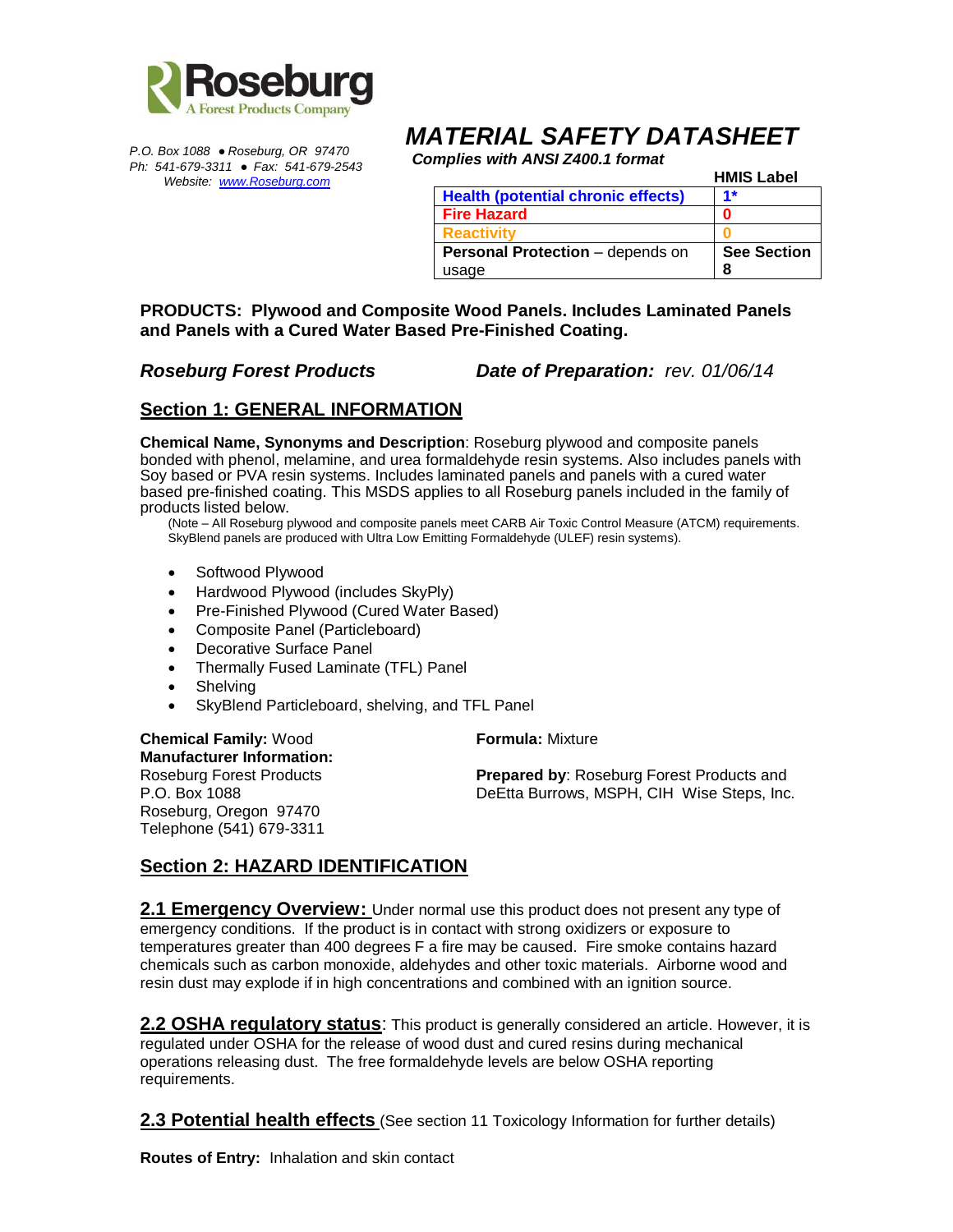**Target Organs:** Eyes, skin, mucous membranes, upper respiratory tract.

**Acute:** Wood dust may cause dryness, irritation, coughing and sinusitis. Dust may irritate the eyes. Some wood species may cause skin and respiratory irritation. The irritation is generally caused by mechanical action on the skin or mucous membranes.

**Chronic:** Wood dust, depending on the species, may cause allergic contact dermatitis and respiratory sensitization with prolonged, repetitive contact or exposure to elevated dust levels. Prolonged exposure to dust from some wood species has been reported to be associated with nasal cancer.

**Cancer Listing: Wood dust: NTP known to be a Human Carcinogen (10<sup>th</sup> Report), IARC** Monographs Group 1: Carcinogenic to humans; sufficient evidence of carinogenicity.

**Formaldehyde:** NTP and OSHA – Probable Human Carcinogen, IARC Group 1 for sufficient evidence that formaldehyde causes nasopharyngeal, a rare cancer in humans, and "limited evidence" for cancer of nasal cavity and sinuses, and a "strong but not sufficient evidence" for leukemia.

**Medical Conditions That May Be Aggravated by Exposure:** Wood dust may aggravate preexisting respiratory conditions or allergies.

**2.4 Potential Environmental Effects:** These wood products are not expected or known to pose an ecological hazard as the result of their intended uses.

### **Section 3 COMPOSITION / INFORMATION ON INGREDIENTS**

These wood products are composed of wood and cured resins (phenol, urea, or melamine-urea formaldehyde and/or soy based resin systems) Veneer laminated panels may include polyvinyl acetate resin (PVA). Some wood products may be coated with finishes, sealants and/or overlays. See Section 8 for exposure limits discussion.

#### **Section 4 FIRST AID MEASURES**

#### **4.1: First aid procedures**

**Inhalation:** Remove from area to fresh air. Seek medical attention if persistent irritation, severe coughing or breathing difficulty occurs.

**Eye Contact:** Immediately flush eyes with copious amounts of water for at least 15 minutes. Assure adequate flushing of the eyes by separating the eyelids with fingers. Seek medical care if irritation persists.

**Skin Contact**: Wood dust of certain species may elicit allergic contact dermatitis in sensitized individuals and can cause mechanical irritation. Wash affected areas with soap and water. Seek medical attention if rash, irritation or dermatitis persists. **Ingestion**: Not applicable under normal use.

#### **4.2 Note to Physicians:** None

#### **Section 5 FIRE FIGHTING MEASURES**

#### **5.1 Flammable Properties**

**Flash point:** Not Applicable

**Flammable limits: LEL** Not Applicable**, UEL** Not Applicable, **Wood and Wood Dusts are combustible**

**Autoigniton Temperature:** Variable typically 400 to 500 degrees F (204 to 260 C) **Building Code & Flame Spread Ratings**: ASTM E-84 standard fire test flame spread places the products in a *Class C or Class III category.* Class C are generally approved for rooms and other areas within all but a few special service-type buildings.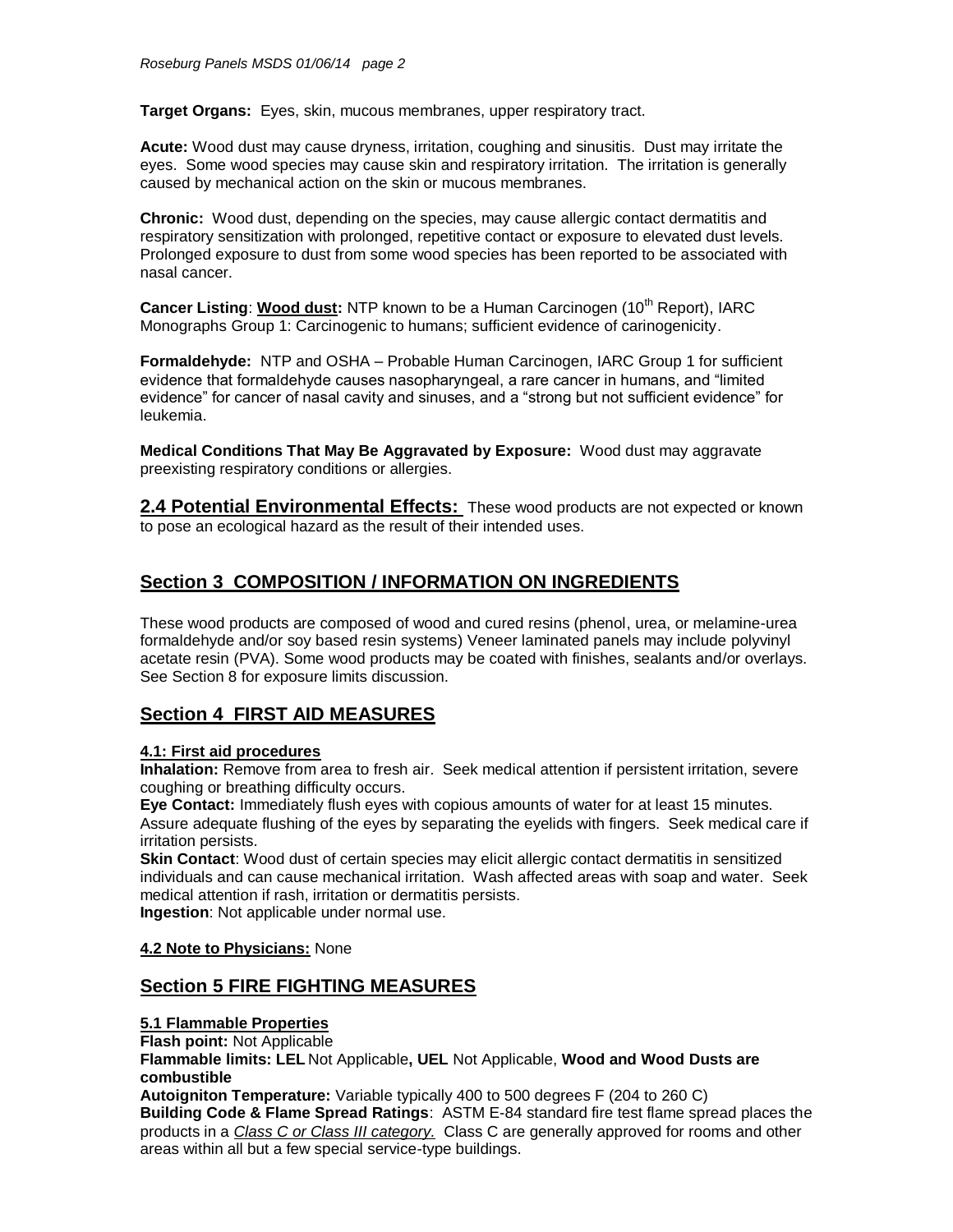**5.2 Extinguishing Media:** Water, carbon dioxide, sand, and chemical extinguisher.

**5.3 Protection of Firefighters:** Self-contained breathing apparatus (SCBA) recommended when fighting fire.

**5.4. Hazardous Combustion Products: FIRE** can result in carbon dioxide, carbon monoxide, oxides of nitrogen, aldehydes, cyanides and other hazardous gases and particles.

**5.5. Unusual Fire & Explosion:** Wood dust from sawing, sanding, or machining can be explosive in the presence of an ignition source depending on particle size and moisture content. Airborne concentrations of 40 grams per cubic meter are often used as the lower explosive limit (LEL) for wood dusts. OSHA interprets the explosive level as having no visibility within five feet or less. **NFPA Rating** Scale  $0 - 4$  Health = 1; Fire = 1, Reactivity = 0

# **Section 6 ACCIDENTAL RELEASE MEASURES**

**Steps to be Taken in Case Material is Released or Spilled:** Not applicable for products in purchased form. Wood dust generated from sawing, sanding, or machining may be vacuumed or shoveled for recovery or disposal. Avoid dusty conditions and provide good ventilation. Use NIOSH/MSHA-approved respiratory protection and goggles where exposure limits may be exceeded.

# **Section 7 HANDLING AND STORAGE**

**7.1 Handling Precautions:** Avoid repeated or prolonged inhalation of wood dust. No special handling precautions are warranted for products in purchased form.

**7.2 Storage Precautions:** Store in a well-ventilated, cool, dry place, away from ignition sources. Store flat, supported and protected from direct contact with the ground.

# **Section 8 EXPOSURE CONTROL / PERSONAL PROTECTION**

### **8.1 Exposure Guidelines**

| <b>Component</b>        | Percentage | <b>Exposure Limits</b> |                  |                          |                  |
|-------------------------|------------|------------------------|------------------|--------------------------|------------------|
|                         |            | <b>OSHA PEL</b>        | <b>OSHA STEL</b> | <b>ACGIH TLV-</b>        | <b>ACGIHTLV-</b> |
|                         |            |                        |                  | TWA                      | <b>STEL</b>      |
| Wood Solids*            | $80 - 95%$ | 10 mg/m <sup>3</sup>   | None             | 1 mg/m <sup>3</sup> (l)  | None             |
| <b>Cured Resin</b>      | $5 - 20%$  | <b>PNOS - 10</b>       | None             | 5 mg/m <sup>3</sup> (l)  | None             |
| Solids                  |            | mg/m <sup>3</sup>      |                  |                          |                  |
| Formaldehyde**          | $< 0.1\%$  | $0.75$ ppm             | 2 ppm            | $0.3$ ppm $C$            | None             |
| <b>Cured Finish</b>     | $1\%$      | 10 mg/m <sup>3</sup>   | None             | 10 mg/m <sup>3</sup> (l) | None             |
| (Coatings) or           |            |                        |                  |                          |                  |
| <b>Melamine Surface</b> |            |                        |                  |                          |                  |
| <b>Materials</b>        |            |                        |                  |                          |                  |

*\* except for Western Red Cedar: 2.5 mg/m<sup>3</sup> (OSHA) and 0.5 mg/m<sup>3</sup> inhalable (TLV)*

*Note: OSHA = Occupational Safety & Health Administration PEL for wood is 15 mg/m<sup>3</sup> but many state plans regulated wood dust at 10 mg/m<sup>3</sup> ACGIH = American Conference of Governmental Industrial Hygienists PEL = Permissible Exposure Limit TWA = Time Weighted Average TLV = Threshold Limit Value – recommended levels STEL = Short Term Exposure Limit (15-minutes) PNOS = Particles not otherwise specified I = inhalable C = Ceiling Limit, never to be exceeded*

\*\* These products are processed to meet CARB ATCM 93120 requirements. Formaldehyde at these levels is not regulated by OSHA as formaldehyde containing.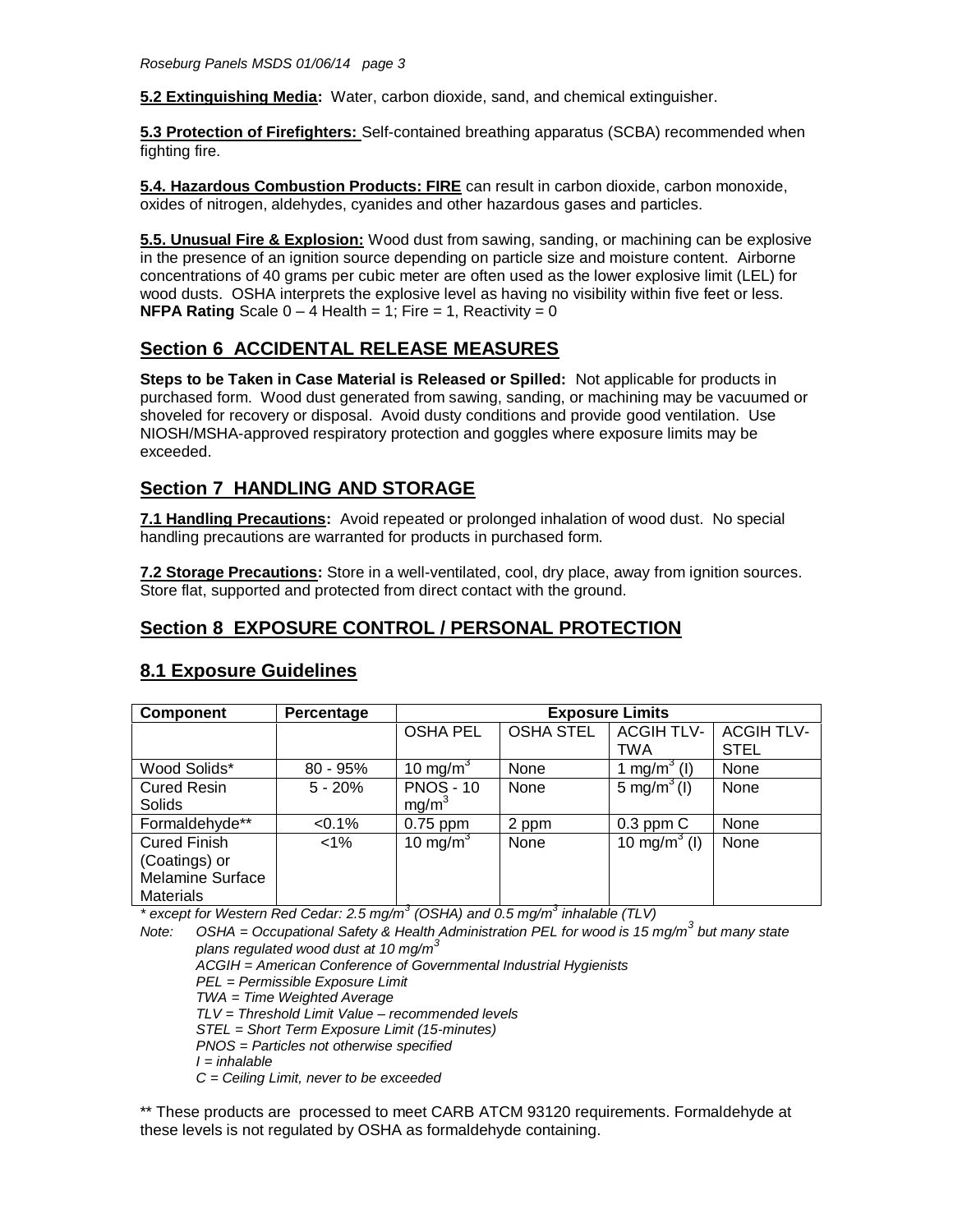# **8.2 Engineering Controls**

**Required Ventilation: Not applicable for the product in purchased form.** If dust is generated provide local exhaust ventilation as needed so that exposures are below exposure limits.

#### **8.3 Personal Protective Equipment (PPE)**

**Eye Protection:** Goggles or safety glasses are recommended when manufacturing, sanding, sawing or machining product.

**Skin Protection: Protective Gloves:** Cloth, canvas or leather gloves are recommended for protection against mechanical irritation or wood slivers.

**Respiratory Protection:** Not applicable for products in purchased form.Use a NIOSH/MSHA approved respirator when the allowable exposure limits may be exceeded during mechanical processing.

**General Hygiene Considerations:** None required for product in purchased form. Other protective equipment, such as gloves and outer garments, may be needed depending on dust conditions.

### **Section 9 PHYSICAL AND CHEMICAL PROPERTIES**

**Boiling Point (F<sup>°</sup>):** Not applicable **Vapor Pressure (mm Hg):** Not applicable **pH:** Not applicable **% Volatiles by Volume (@70<sup>0</sup>F(21<sup>0</sup>C)):** 0<br>Vapor Density (air =1): Not applicable

**Solubility in Water:** <0.1% **Evaporation Rate: Not applicable Spec Gravity (H<sub>2</sub>O=1):** 0.40-0.80, variable depends on wood species and moisture

### **Section 10 STABILITY AND REACTIVITY**

**Stability:** Stable

**Conditions to Avoid:** Avoid open flame. Product may ignite at temperatures in excess of 400<sup>°</sup>F  $(204^0C)$ .

**Incompatible Materials:** Concentrated acids or bases will alter the product. Exposure to elevated temperatures or strong acids or bases will cause polymerization with evolution of formaldehyde, phenol and/or water.

**Hazardous Decomposition Products:** Thermal and/or thermal-oxidative decomposition can produce irritating toxic fumes and gases, including carbon monoxide, carbon dioxide, phenol, formaldehyde, sulfur oxides, nitrogen oxides, and hazardous particles.

**Hazardous Polymerization:** Will not occur

### **Section 11 TOXICOLOGICAL INFORMATION**

**Toxicity Data:** None available for products in purchased form. Individual component information is provided below if available.

#### **Wood Dust:**

The wood in this product is a potential mixture of soft and hardwoods. Overexposures to wood dusts may cause respiratory ailments including bronchitis, impairment of breathing functions, and asthma. Certain exotic woods contain alkaloids that can cause headache, anorexia, nausea, and difficulty with breathing.

**Wood Dust Carcinogenicity Listing:** Wood dust is listed by NTP known to be a Human Carcinogen (10<sup>th</sup> Report), IARC Monographs: Wood dust, Group 1 - IARC Group 1: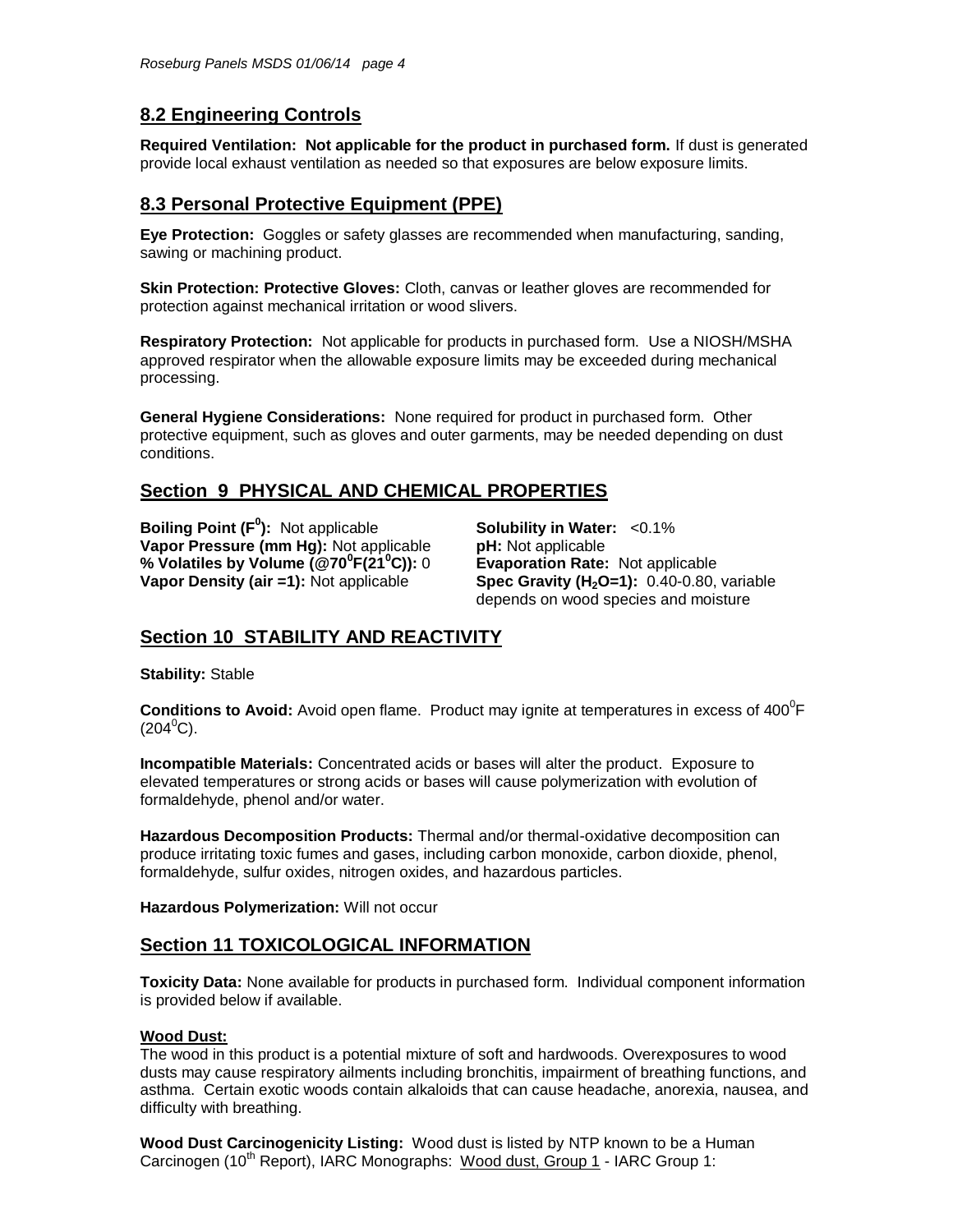Carcinogenic to humans; sufficient evidence of carcinogenicity. This classification is primarily based on studies showing an association between occupational exposure to wood dust and adenocarcinoma of the nasal cavities and paranasal sinuses. IARC did not find sufficient evidence of an association between occupational exposure to wood dust and cancers of the hypopharynx, oropharynx, lymphatic and hematopoietic systems, lungs, stomach, colon or rectum.

# **Section 12 ECOLOGICAL INFORMATION**

No information available at this time. As with all foreign substances do not allow to enter the storm drainage systems. These wood products are not expected to pose an ecological hazard as a result of their intended use.

# **Section 13 DISPOSAL CONSIDERATIONS**

Follow safe solid waste disposal guidelines in accordance with federal, state and local regulations. If disposed of or discarded in its purchased form, incineration is the preferred method. Dry land disposal is acceptable in most states. It is however, the user's responsibility to determine at the time of disposal whether the product meets RCRA criteria for hazardous waste.

### **Section 14 TRANSPORT INFORMATION**

Not regulated as a hazardous material by the U.S. Department of Transportation.

# **Section 15 REGULATORY INFORMATION**

It is the user's responsibility to determine what regulatory information is relevant dependant upon the usage of this product.

EPA – TSCA: The resin components are listed in TSCA inventory

EPA – CERCLA: The following ingredient is on the SARA Section 302 EHS, 304 EHS and CERCLA lists: Formaldehyde CAS #50-00-0

EPA SARA 313: No chemicals subject to Section 313 in the product (contains less than 0.1% formaldehyde – de minimis concentration)

EPA SARA 311/312 Hazard Category: Under Section 311 and 312 considered: an immediate acute health hazard, a delayed chronic health hazard but not a fire or reactivity or sudden release hazard.

Canadian Domestic Substance List (DSL) inventory includes Formaldehyde CAS# 50-00-0 WHMIS Ingredient Disclosure List: Formaldehyde CAS#50-00-0, Controlled Product D2A

California's Safe Drinking Water and Toxic Enforcement Act of 1986 (Proposition 65): Title 22 California Code of Regulations requires that a clear and reasonable warning be given before exposure to chemicals listed by the State of California as causing cancer or reproductive toxicity. Formaldehyde and wood dust are on California's list of chemicals known to the State to cause cancer and methanol is on California's list known to the State to cause birth defects or other reproductive harm. Titanium Dioxide and ethylbenzene are on the State's cancer list and nmehtylpyrrolidone is on the State's developmental list and these are present in some product coatings.

In the State of California the following warning is required to be posted in the work areas where wood products are used:

#### *Prop 65 WARNING:*

*Drilling, sawing, sanding or machining wood products generates wood dust and other substances known to the State of California to cause cancer. Avoid inhaling dust generated from wood products or use a dust mask or other safeguards for personal protection.*

*Wood products emit chemicals known to the State of California to cause birth defects or other reproductive harm.*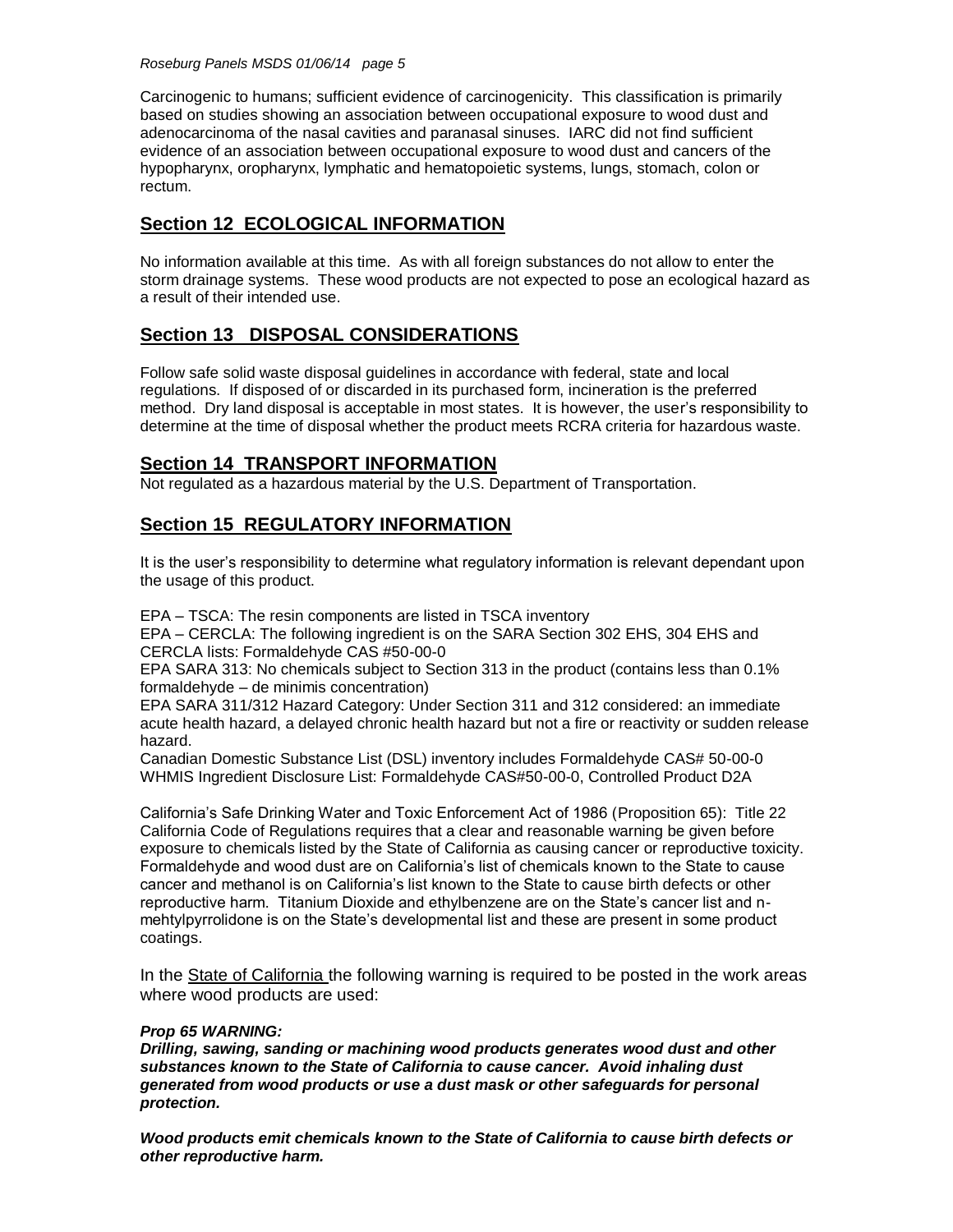Minnesota Statutes 1984 Section 144.495 and 325 F.18 required that all particleboard and medium-density fiberboard sold or used in Minnesota meet the HUD Formaldehyde Emissions Standard, 24 CFR Sections 3280.308 and 3280.406.

New Jersey: Under certain conditions, this product may release free formaldehyde vapors. Formaldehyde is a substance listed on New Jersey's *Environmental Hazardous Substance List*.

Pennsylvania: Under certain conditions, this product may release free formaldehyde vapors. Sawing, sanding or machining this product may generate wood dust. Formaldehyde and certain hardwoods as oak and softwoods are substances that appear on Pennsylvania's *Appendix A – Hazardous Substance List.*

The Department of Housing and Urban Development, HUD rule 24 CFR Part 3280 places limits on formaldehyde emissions from (nonstructural) plywood and particleboard. Products manufactured exclusively with phenol-formaldehyde (PF) resin systems are exempt from the regulations. This product meets all HUD emission level requirements.

#### **SECTION 16 OTHER INFORMATION**

**HMIS Hazard Rating** (0- Insignificant, 1- Slight, 2- Moderate, 3- High, 4- Extreme, \* = chronic effects) Health – 1\* Flammability - 0 Reactivity - 0 Personal Protective Equipment – Depends on use conditions – see Section 8

#### **Definition of Common Terms:**

ACGIH = American Conference of Governmental Industrial Hygienists  $C =$  Ceiling Limit CAS# = Chemical Abstracts System Number CARB = Consortium for Advanced Residential Buildings DOT = U. S. Department of Transportation DSL = Domestic Substance List EC50 = Effective concentration that inhibits the endpoint to 50% of control population EPA = U.S. Environmental Protection Agency HMIS = Hazardous Materials Identification System IARC = International Agency for Research on Cancer LC50 = Concentration in air resulting in death to 50% of experimental animals LCLo = Lowest concentration in air resulting in death LD50 = Administered dose resulting in death to 50% of experimental animals LDLo = Lowest dose resulting in death LEL = Lower Explosive Limit NAP = Not Applicable  $NAV = Not Available$ NIOSH = National Institute for Occupational Safety and Health NFPA = National Fire Protection Association NPRI = Canadian National Pollution Release Inventory NTP = National Toxicology Program OSHA = Occupational Safety and Health Administration PEL = Permissible Exposure Limit RCRA = Resource Conservation and Recovery Act STEL = Short-Term Exposure Limit (15 minutes) STP = Standard Temperature and Pressure TCLo = Lowest concentration in air resulting in a toxic effect TDG = Canadian Transportation of Dangerous Goods TDLo = Lowest dose resulting in a toxic effect TLV = Threshold Limit Value TSCA = Toxic Substance Control Act TWA = Time-Weighted Average (8 hours) UEL = Upper Explosive Limit WHMIS Workplace Hazardous Materials Information System